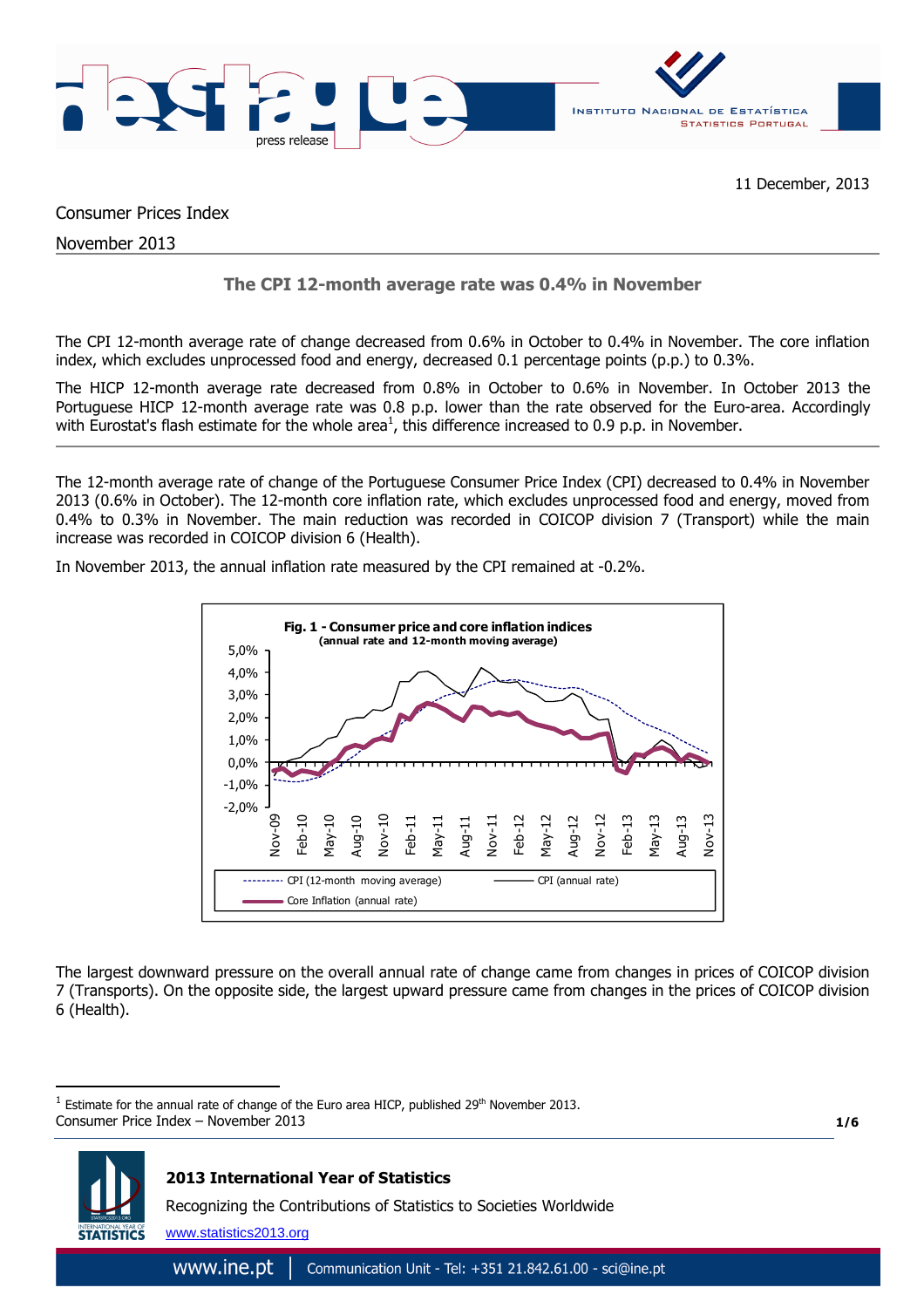

The annual core inflation rate, measured by the CPI excluding energy and unprocessed food, was 0.0% in November (0.2% in October). The CPI monthly rate was -0.2% (0.0% in October 2013 and -0.3% in November 2012). The largest downward pressure came from changes in prices of COICOP division 7 (Transport). The main upward pressure came from changes in COICOP division 8 (Communications).

In November 2013, the HICP 12-month average rate decreased to 0.6% (0.8% in October 2013).

In October 2013 the Portuguese HICP 12-month average rate was 0.8 p.p. lower than the rate observed for the Euroarea. Accordingly with Eurostat's flash estimate for the whole area<sup>2</sup>, this difference increased to 0.9 p.p. in November.

The HICP annual rate of change was 0.1% (0.0% in October 2013). The HICP monthly rate of change was -0.3% (-0.1% and -0.4% respectively in the previous month and in November 2012). In October 2013 the annual rate of change of the Euro area was 0.7 p.p. higher than the annual rate of change of the Portuguese HICP. That difference is estimated to have increased to 0.8 p.p. in November 2013.



## **Housing Rents**

 $\overline{a}$ 

In November 2013, compared with October 2013, the average value of rents by net area for the whole country increased 0.2% (change rate of -0.1% in the previous month).

The main increase was observed in the Lisboa region, where the value of rents by net area increased 0.4%. The most relevant decrease was recorded in the Madeira region (-0.2%).

Consumer Price Index – November 2013 **2/6** <sup>2</sup> Estimate for the annual rate of change of the Euro area HICP, published  $29<sup>th</sup>$  November 2013.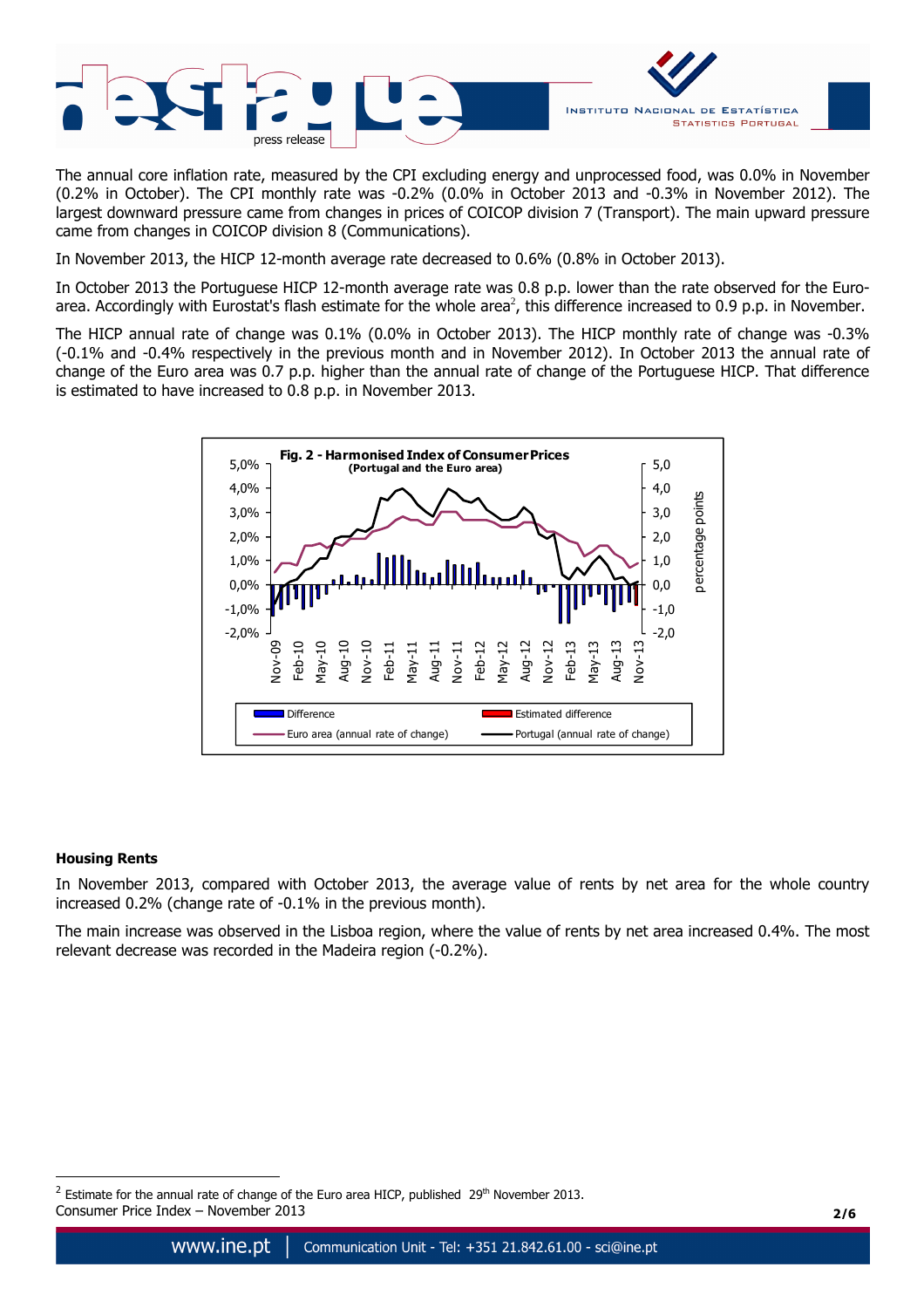



## **Consumer Price Index**

The Consumer Price Index (CPI) measures the change over time of the prices of a certain basket of goods and services bought by a "typical" consumer. The CPI has been designed to capture price changes and not to measure price levels. The CPI 2012=100 weighting structure and the sample of goods and services included in the basket are a result of the combination of three fundamental sources of information recently made available: the 2011 Census, the Household Expenditure Survey 2010/2011 and the final 2010 and preliminary 2011 results of the Portuguese National Accounts. Administrative data at a more detailed level is also used.

From 2013 onwards the CPI will be updated every year in a more effective way with the most recent information on prices and quantities.

The CPI is compiled through the aggregation of seven regional price indexes and the goods and services included in the index are grouped according to the COICOP classification.

#### **Table 1: CPI - COICOP<sup>1</sup> Divisions**

| Food and non-alcoholic beverages                                      | 07 | Transports                       |
|-----------------------------------------------------------------------|----|----------------------------------|
| Alcoholic beverages and tobacco                                       | 08 | Communications                   |
| Clothing and footwear                                                 | 09 | Recreation and culture           |
| Housing, water, electricity, gas and other fuels                      | 10 | Education                        |
| Furnishings, household equipment and routine maintenance of the house | 11 | Restaurants and hotels           |
| Health                                                                |    | Miscellaneous goods and services |
|                                                                       |    |                                  |

<sup>1</sup> COICOP: Classification Of Individual Consumption by Purpose

#### **Monthly rate**

The monthly rate is the change in the index of a certain month compared with the index of the previous month expressed as a percentage. Although up-to-date, this measure can be affected by seasonal and other effects.

#### **Annual rate**

The annual rate is the change in the index of a certain month compared with the index of the same month in the previous year expressed as a percentage. In the presence of a stable seasonal pattern, seasonal effects do not influence this measure.

#### **12-month average rate**

The 12-month average rate is the change in the average index of one year compared with the average index of the previous year expressed as a percentage. This moving average is less sensitive to transient changes in prices.

## **Core inflation index (all items CPI excluding unprocessed food and energy products)**

The core inflation index is compiled by excluding the prices of unprocessed food and energy products from the all items CPI. The primary objective of this index is to capture the underlying inflation pressures in the economy.

#### **Harmonised Index of Consumer Prices**

The Harmonised Index of Consumer Prices (HICP) is compiled in each member state of the European Union for the purposes of inflation comparisons across EU countries, as required by the Treaty on European Union'. This index plays an important role as a guideline for the achievement of the European System of Central Banks primary objective: price stability. In 1998, the European Central Bank adopted the HICP as "the most appropriate price measure" for its definition of price stability in the Euro area<sup>2</sup>.

The current HICP (2005 = 100) is produced in each Member State following a harmonized methodology developed by experts in the field of price statistics, under the Eurostat's "Price Statistics Working Group". From the methodological point of view, there are no major differences between the HICP and CPI. However, the different scope of coverage leads to differences in the weighting structure, mainly in Restaurants and hotels. This is mostly an effect of the inclusion of nonresidents expenditure ("tourists") in the HICP and the corresponding exclusion from the CPI.

Additional information on the methodology of the HICP can be found on the Eurostat website at http://epp.eurostat.ec.europa.eu/portal/page/portal/hicp/introduction.

 $\overline{\phantom{a}}$  , where  $\overline{\phantom{a}}$  , where  $\overline{\phantom{a}}$  , where  $\overline{\phantom{a}}$  ,  $\overline{\phantom{a}}$  ,  $\overline{\phantom{a}}$  ,  $\overline{\phantom{a}}$  ,  $\overline{\phantom{a}}$  ,  $\overline{\phantom{a}}$  ,  $\overline{\phantom{a}}$  ,  $\overline{\phantom{a}}$  ,  $\overline{\phantom{a}}$  ,  $\overline{\phantom{a}}$  ,  $\overline{\phantom{a}}$  ,  $\overline{\phantom$ 1 - Article 109j and protocol on the convergence criteria referred to in that article.

2 - "A stability oriented monetary policy strategy for the ESCB". ECB press notice released on 13 October 1998.

#### Consumer Price Index – November 2013 **3/6**

www.ine.pt Communication Unit - Tel: +351 21.842.61.00 - sci@ine.pt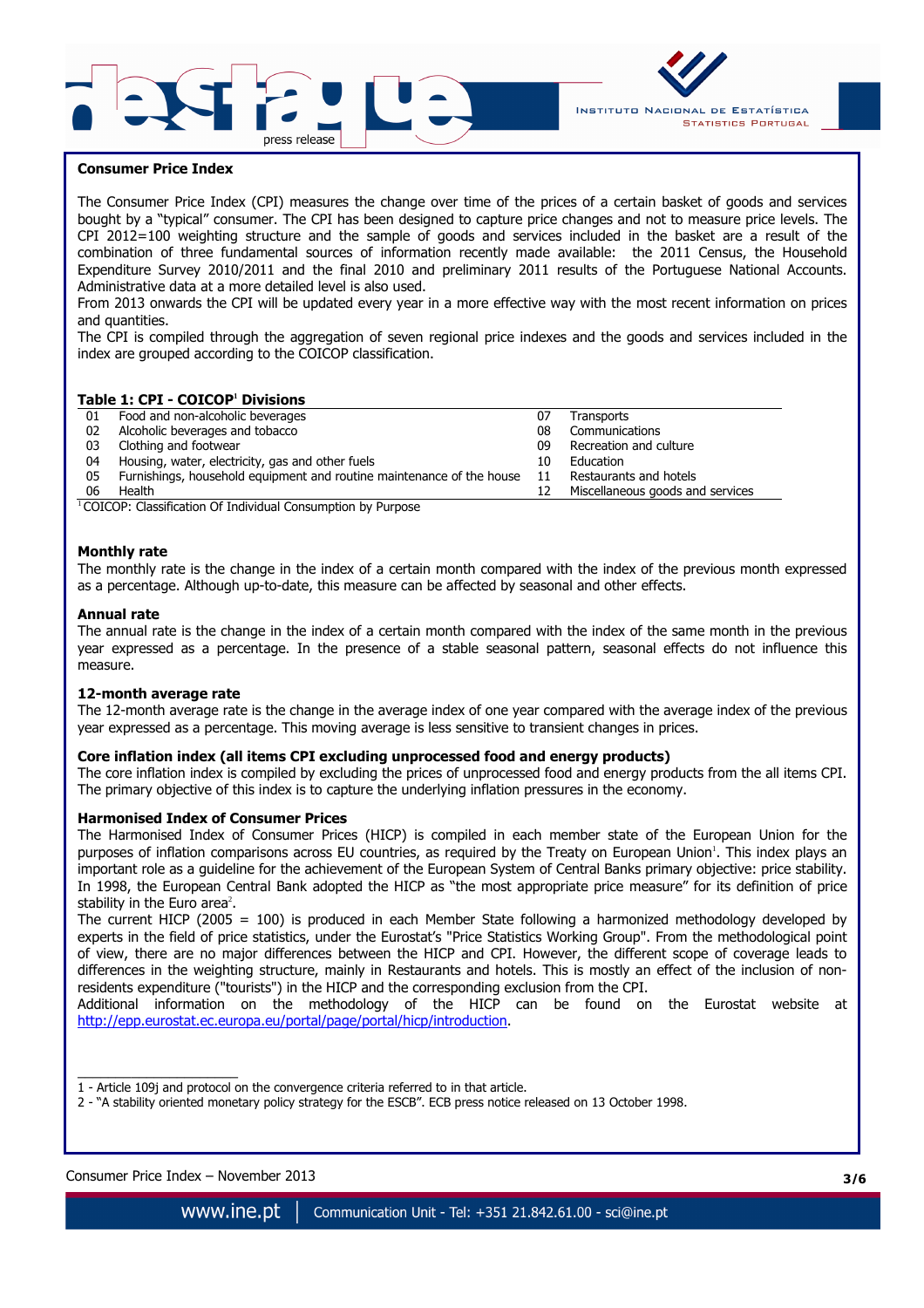



## **Table 2: CPI and HICP 2013 weighting structure**

|    | $COICOP1$ divisions                                                   | <b>CPI</b> | <b>HICP</b> |
|----|-----------------------------------------------------------------------|------------|-------------|
| 01 | Food and non-alcoholic beverages                                      | 196,1      | 191,1       |
| 02 | Alcoholic beverages and tobacco                                       | 35,8       | 35,4        |
| 03 | Clothing and footwear                                                 | 66,6       | 66,2        |
| 04 | Housing, water, electricity, gas and other fuels                      | 92,9       | 89,6        |
| 05 | Furnishings, household equipment and routine maintenance of the house | 63,8       | 62,5        |
| 06 | Health                                                                | 70,2       | 65,1        |
| 07 | Transport                                                             | 143,4      | 144,7       |
| 08 | Communication                                                         | 36,9       | 35,9        |
| 09 | Recreation and culture                                                | 78,6       | 68,5        |
| 10 | Education                                                             | 15,6       | 15,2        |
| 11 | Restaurants and hotels                                                | 94,9       | 123,0       |
| 12 | Miscellaneous goods and services                                      | 105,2      | 102,7       |
| 00 | All items                                                             | 1000.0     | 1000.0      |

<sup>1</sup> COICOP: Classification Of Individual Consumption by Purpose.

## **Presentation of data and rounding rules**

With the release of the January 2013 CPI indices are published with base 100 in the year 2012. Due to rounding procedures, those indices may not reproduce exactly the published rates of change. However, one should bear in mind that the published rates keep unchanged.

In this press release the descriptive analysis is based on values rounded to one decimal.

#### **Next press release**

The December 2013 CPI/HICP will be released on January 13<sup>th</sup> 2014

Consumer Price Index – November 2013 **4/6**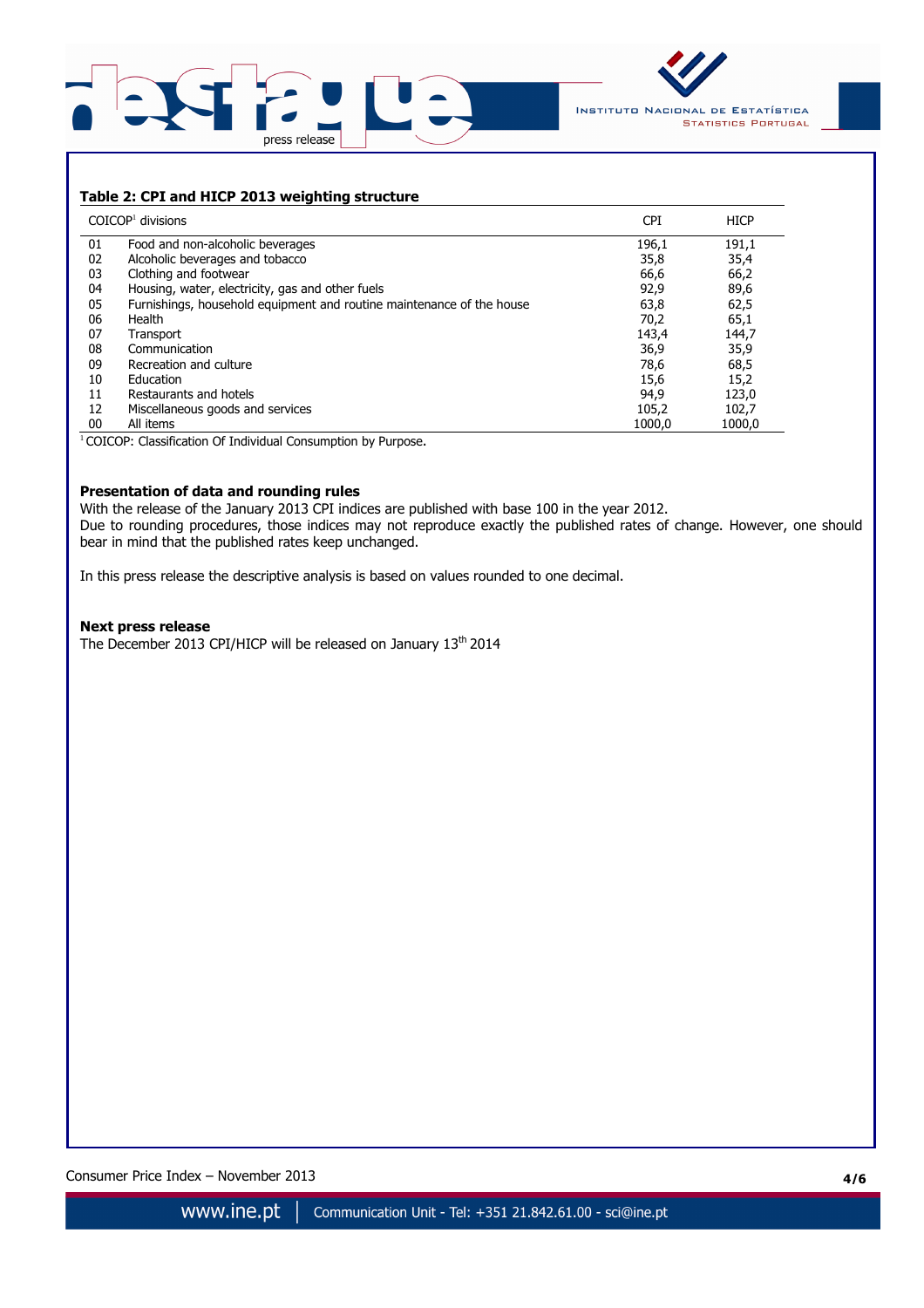

|                   | Index divisions <sup>(1)</sup> |              |                                                                    |              |                    |                 |                     |              |              |              |              |                 |                            |  |
|-------------------|--------------------------------|--------------|--------------------------------------------------------------------|--------------|--------------------|-----------------|---------------------|--------------|--------------|--------------|--------------|-----------------|----------------------------|--|
|                   |                                |              |                                                                    |              |                    |                 |                     |              |              |              |              |                 | <b>items</b><br><b>CPI</b> |  |
|                   | 01                             | 02           | 03                                                                 | 04           | 05                 | 06              | 07                  | 08           | 09           | 10           | 11           | $12$            |                            |  |
|                   |                                |              |                                                                    |              |                    |                 | Annual average rate |              |              |              |              |                 |                            |  |
| 2010              | $-0.24$                        | 4.40         | $-1.66$                                                            | 4.43         | 1.60               | $-1.35$         | 4.55                | $-1.95$      | $-0.19$      | 2.77         | 1.23         | 0.53            | 1.40                       |  |
| 2011              | 2.10                           | 7.94         | $-3.93$                                                            | 6.66         | 1.17               | 4.46            | 8.90                | 2.99         | 0.96         | 2.05         | 1.41         | 1.79            | 3.65                       |  |
| 2012              | 3.20                           | 4.74         | $-5.24$                                                            | 8.72         | $-0.47$            | 0.35            | 3.27                | 0.46         | 0.91         | 1.50         | 4.47         | 1.11            | 2.77                       |  |
|                   |                                |              |                                                                    |              |                    |                 | Annual rate         |              |              |              |              |                 |                            |  |
| 2011 November     | 2.06                           | 6.50         | $-1.52$                                                            | 10.55        | 1.23               | 5.49            | 8.19                | 2.14         | $-0.20$      | 1.74         | 1.03         | 1.39            | 3.93                       |  |
| December          | 2.20                           | 5.59         | $-3.80$                                                            | 9.90         | 0.97               | 7.46            | 6.06                | 2.23         | 0.50         | 1.74         | 1.20         | 1.52            | 3.61                       |  |
| 2012 January      | 3.32                           | 4.48         | $-3.59$                                                            | 9.57         | $-0.03$            | 5.85            | 4.50                | 0.34         | $-0.41$      | 1.63         | 3.36         | 1.70            | 3.51                       |  |
| February          | 3.44                           | 2.45         | $-2.73$                                                            | 9.61         | $-0.39$            | 4.19            | 5.14                | 0.12         | 0.45         | 1.60         | 4.01         | 1.75            | 3.60                       |  |
| March             | 2.92                           | 4.43         | $-5.97$                                                            | 9.77         | $-0.34$            | 3.47            | 4.70                | 0.31         | $-0.14$      | 1.58         | 3.79         | 1.29            | 3.15                       |  |
| April             | 2.83                           | 4.81         | $-5.89$                                                            | 9.90         | $-0.25$            | 2.41            | 3.69                | 0.25         | 0.44         | 1.56         | 4.27         | 1.44            | 3.01                       |  |
| May               | 2.64                           | 4.89         | $-5.47$                                                            | 10.04        | $-0.22$            | 0.67            | 2.72                | $-0.07$      | $-0.04$      | 1.55         | 4.65         | 1.41            | 2.70                       |  |
| June              | 3.34                           | 4.72         | $-5.31$                                                            | 10.04        | $-0.60$            | $-0.15$         | 2.31                | 0.73         | 0.50         | 1.52         | 4.62         | 1.27            | 2.71                       |  |
| July              | 4.04                           | 5.78         | $-5.00$                                                            | 10.35        | $-0.80$            | $-2.06$         | 2.10                | 0.47         | 0.89         | 1.52         | 4.98         | 0.85            | 2.77                       |  |
| August            | 3.27                           | 5.22         | $-4.30$                                                            | 10.47        | $-0.55$            | $-2.03$         | 3.84                | 0.50         | 1.33         | 1.42         | 5.08         | 1.04            | 3.08                       |  |
| September         | 2.93                           | 5.14         | $-7.35$                                                            | 10.85        | $-0.75$            | $-1.80$         | 3.78                | 0.67         | 2.17         | 1.48         | 4.87         | 0.94            | 2.88                       |  |
| October           | 3.18                           | 5.18         | $-5.79$                                                            | 4.88         | $-0.62$            | $-2.23$         | 3.27                | 0.69         | 1.87         | 1.33         | 4.76         | 0.60            | 2.13                       |  |
| November          | 3.29                           | 4.92         | $-5.59$                                                            | 4.81         | $-0.65$            | $-2.00$         | 1.64                | 0.69         | 2.05         | 1.43         | 4.72         | 0.67            | 1.89                       |  |
| December          | 3.21                           | 4.79         | $-4.84$                                                            | 5.02         | $-0.45$            | $-1.77$         | 1.67                | 0.78         | 1.81         | 1.42         | 4.53         | 0.36            | 1.92                       |  |
|                   |                                |              |                                                                    |              |                    |                 |                     |              |              |              |              |                 |                            |  |
| 2013 January      | 2.29                           | 5.00         | $-5.19$                                                            | 3.60         | $-0.41$            | $-3.01$         | $-1.42$             | $-1.45$      | 2.08         | 1.44         | 2.15         | $-0.36$         | 0.17                       |  |
| February<br>March | 2.00                           | 5.12<br>4.46 | $-4.94$                                                            | 3.48         | $-0.25$<br>$-0.24$ | $-1.68$         | $-1.60$             | $-0.41$      | 0.92         | 1.41         | 1.60         | $-0.34$         | $-0.03$                    |  |
|                   | 2.15<br>2.02                   | 3.74         | $-4.53$                                                            | 3.11<br>2.67 |                    | $-0.83$         | $-1.96$             | $-0.58$      | 1.60         | 1.44<br>1.45 | 1.81         | $-0.02$<br>0.07 | 0.45                       |  |
| April<br>May      | 3.10                           | 4.06         | $-3.63$<br>$-3.55$                                                 | 2.42         | $-0.21$<br>$-0.41$ | 0.14<br>2.04    | $-4.38$<br>$-3.42$  | 0.15<br>0.50 | 1.44<br>0.88 | 1.49         | 1.95<br>2.31 | 0.00            | 0.18<br>0.71               |  |
| June              | 2.84                           | 3.98         | $-3.40$                                                            | 2.20         | $-0.13$            | 2.57            | $-1.52$             | 0.53         | 0.83         | 1.49         | 2.18         | $-0.10$         | 0.98                       |  |
| July              | 2.45                           | 2.61         | $-1.23$                                                            | 1.99         | $-0.33$            | 2.97            | 0.05                | 0.80         | 0.08         | 1.49         | 1.88         | $-1.26$         | 0.76                       |  |
| August            | 2.94                           | 3.30         | $-2.86$                                                            | 1.84         | $-0.73$            | 3.47            | $-1.77$             | 0.78         | $-0.63$      | 1.47         | 2.04         | $-1.48$         | 0.15                       |  |
| September         | 1.90                           | 3.51         | $-2.12$                                                            | 1.44         | $-0.54$            | 3.53            | $-3.68$             | 0.85         | $-0.07$      | 1.45         | 1.56         | $-1.02$         | 0.12                       |  |
| October           | 0.48                           | 4.15         | $-2.80$                                                            | 1.09         | $-0.76$            | 3.19            | $-4.05$             | 1.14         | $-0.49$      | 0.39         | 1.11         | $-0.98$         | $-0.25$                    |  |
| November          | 0.53                           | 4.48         | $-3.08$                                                            | 1.13         | $-0.96$            | 3.00            | $-3.47$             | 1.57         | $-0.68$      | 0.33         | 0.70         | $-0.99$         | $-0.15$                    |  |
|                   |                                |              |                                                                    |              |                    |                 |                     |              |              |              |              |                 |                            |  |
| <b>Symbols:</b>   | $\mathbf{f}$<br>estimated      |              | Po provisional                                                     |              |                    | x not available |                     |              |              |              |              |                 |                            |  |
| Note:             |                                |              | (1) The names of the divisions are given in the explanatory notes. |              |                    |                 |                     |              |              |              |              |                 |                            |  |

## CPI rate of change (index division and all items CPI)

Source: INE - Portugal

Consumer Price Index – November 2013 **5/6**

**INSTITUTO NACIONAL DE ESTATÍSTICA** 

**STATISTICS PORTUGAL**